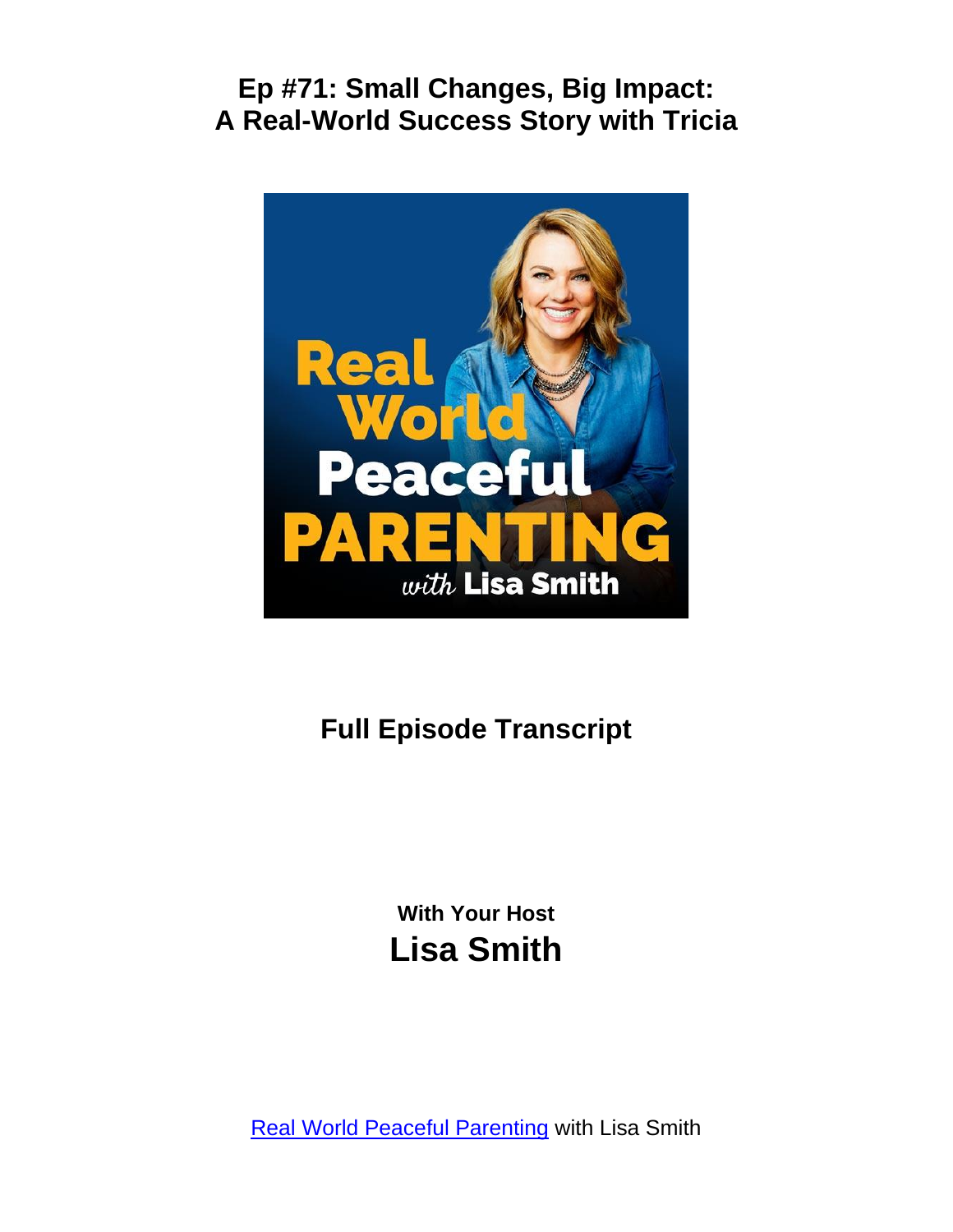Welcome to *Real World Peaceful Parenting*, a podcast for parents that are tired of yelling, threatening, and punishing their kids. Join mom and master certified parent coach Lisa Smith as she gives you actionable step-by-step strategies that'll help you transform your household from chaos to cooperation. Let's dive in.

Welcome, welcome, welcome. Welcome to today's episode. I know I say this a lot but it's 100% true. I love being with you each week. I am so, so, so proud of you for investing this time in your parenting, in your kids, in your family. Well done, well done.

Now, if you've been listening for a while, you know that I try to bring you tips, ideas, and support that help you create deep connection and cooperation with your kids. Today I have a special treat for you. I want you to listen in as Tricia and I have a conversation about a success story that she had recently with her, her husband, and her three-year-old son.

Tricia is a Hive member and has been on this journey down the peaceful parenting path for a little while now, and she's excited to share how she worked to stay regulated while her three-year-old son was storming at bedtime. I know there are so many of us that will be able to relate to Tricia's story. She's been working on this bit by bit, just like you are every week working on it bit by bit.

When I first met Tricia, she was constantly storming alongside her son. Those are her words, not mine, and she was taking his storming personally, and making it mean unkind things about her, her parenting, and her son. Feel familiar? Sound familiar? So listen in to the transformation for Tricia, listen in as to how far she's come, and how she's doing it differently now and where she's at.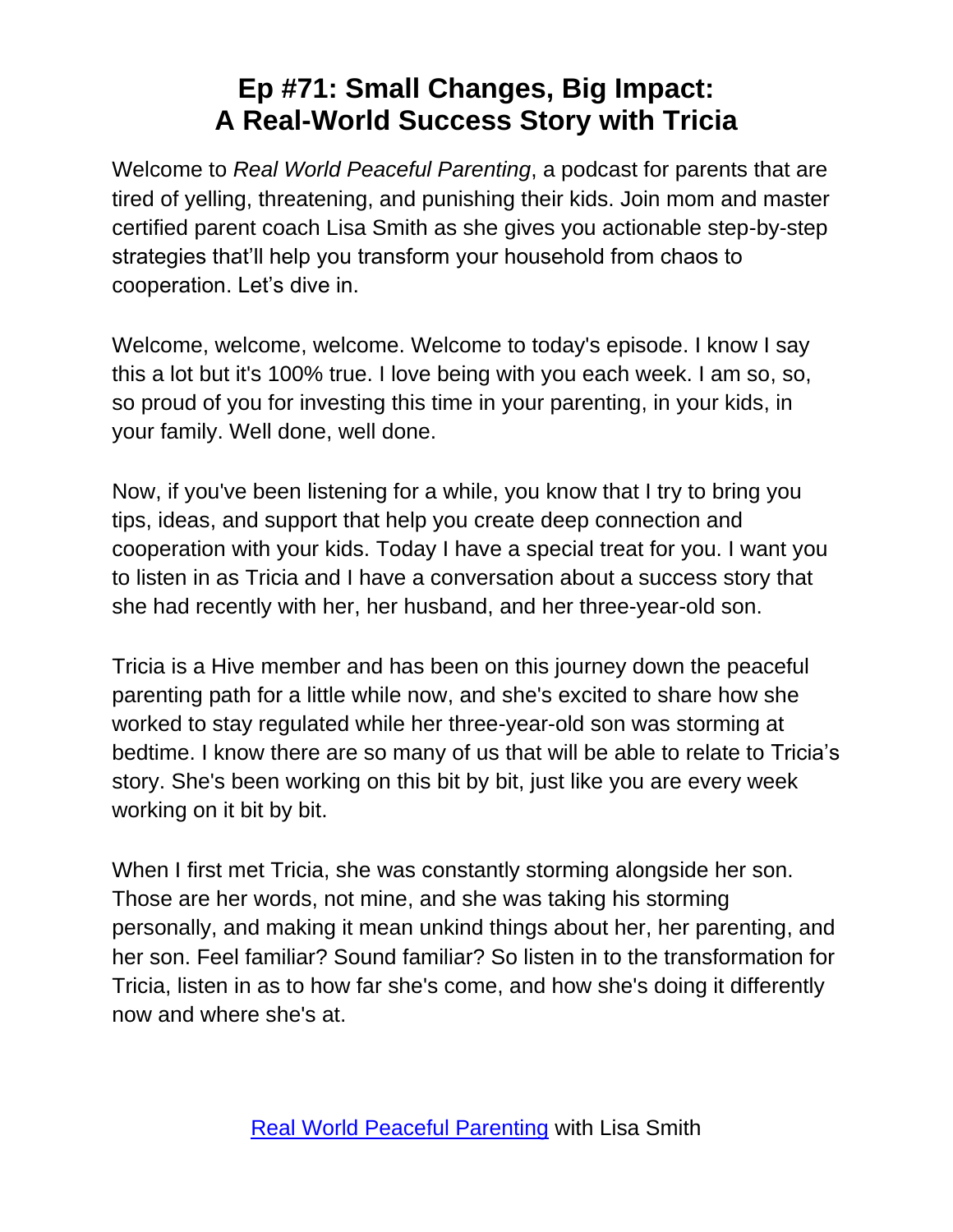Lisa: All right. Welcome, Tricia. So good to have you here today. Let's jump in.

Tricia: Thank you for having me. So last night during bedtime routine, we alternate, but when husband is home, Mr. Three-Year-Old really wants husband to put him to bed. Rightfully so. He works long hours. He's not home every night. When he gets these long stretches of time off. Mr. Three-Year-Old is super excited and wants daddy every time.

Well, last night, I wanted to spend time with Mr. Three-Year-Old, and I said how about I read you your stories tonight, and I put you to bed? And, of course, it sent him down a spiral. He stormed major. Like major, major, major.

I was very proud of myself because I stayed regulated the entire time. I did not take it personally, not even a little bit. Even though he kept saying, "I don't want you. I want Daddy. I want Daddy." I said I understand. I want daddy too. Daddy's not an option. So I let him calm down. I asked him when you're ready to reset, we'll walk outside. We're going to go into a new realm, and look at the cars, hear the sounds of the birds, hear the crickets. Just kind of really get mindful about where we were and what we were listening to so he wouldn't focus so much on his storm.

I sat him down on the bed and I said, "So let me get this straight. You really wanted daddy to take you to bed tonight, didn't you?" "I did." I said, "Well, you really miss Daddy when he's not here." He said yeah. I said, "I miss him too. I miss him too. I totally get that. And I understand why you would want him to take you to bed, but tonight I wanted to spend time with you. I wanted to spend time with you and read you and put you to bed and spend special time with you."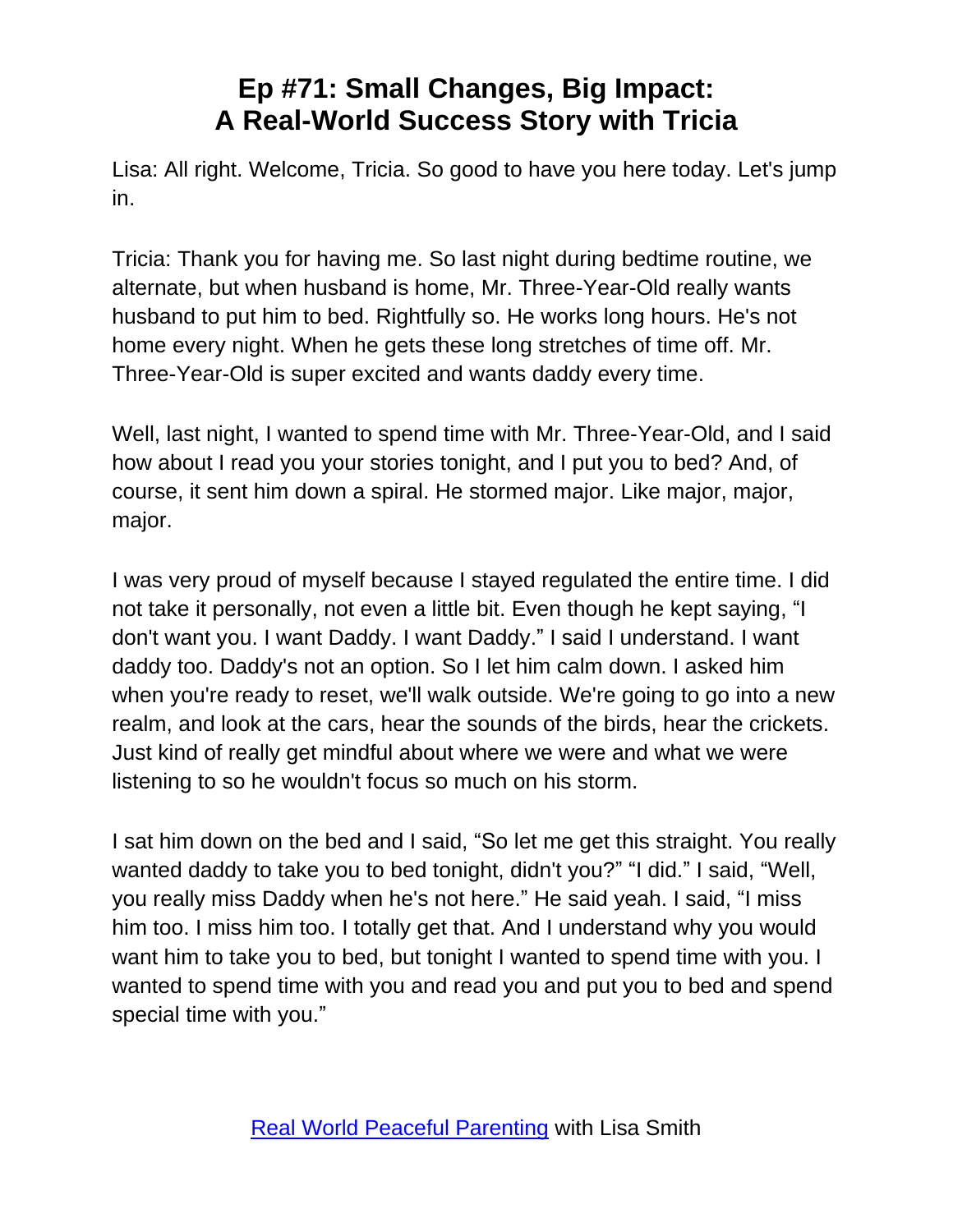I said, "So how about we learn how to let other people spend time with you?" He says okay, like I get that now. I was just upset that it wasn't the plan that I had come up with in my head. I'm like yep, I get it.

Lisa: I love it.

Tricia: He let me put him to bed, and I read him a story. It was like, wow. Like that has such a transformational piece in my life the fact that I didn't get upset, I didn't take it personally. As much as I wanted to like walk away when it was uncomfortable, I didn't. He wanted his dad, which I was like okay. Like you want your dad. This has happened before, and we've given in but tonight I said no. I'm going to fulfill this role, and I'm going to just take over and do it. And I did, and I was so proud of myself for getting through this.

Lisa: Yeah, Tricia, there's so many things in this story that I love and I want to point out to the listeners. I mean, it starts with you not taking it personally, you not storming alongside him, right, you not getting your feelings hurt. Oh, he doesn't love me or I love that you related. You gave him room to feel his feelings. Yeah, you miss Daddy. You want him to put you to bed.

You gave him space to feel his feelings, and you didn't but him. "But it's my night or but this." You validated his feelings. You let him storm then you worked him into his higher brain, right? We talked about motion changes emotion. So by going outside and looking at the cars and listening to the sounds, he was able to get regulated. Only after he was regulated did you parent him, right?

Tricia: Yes.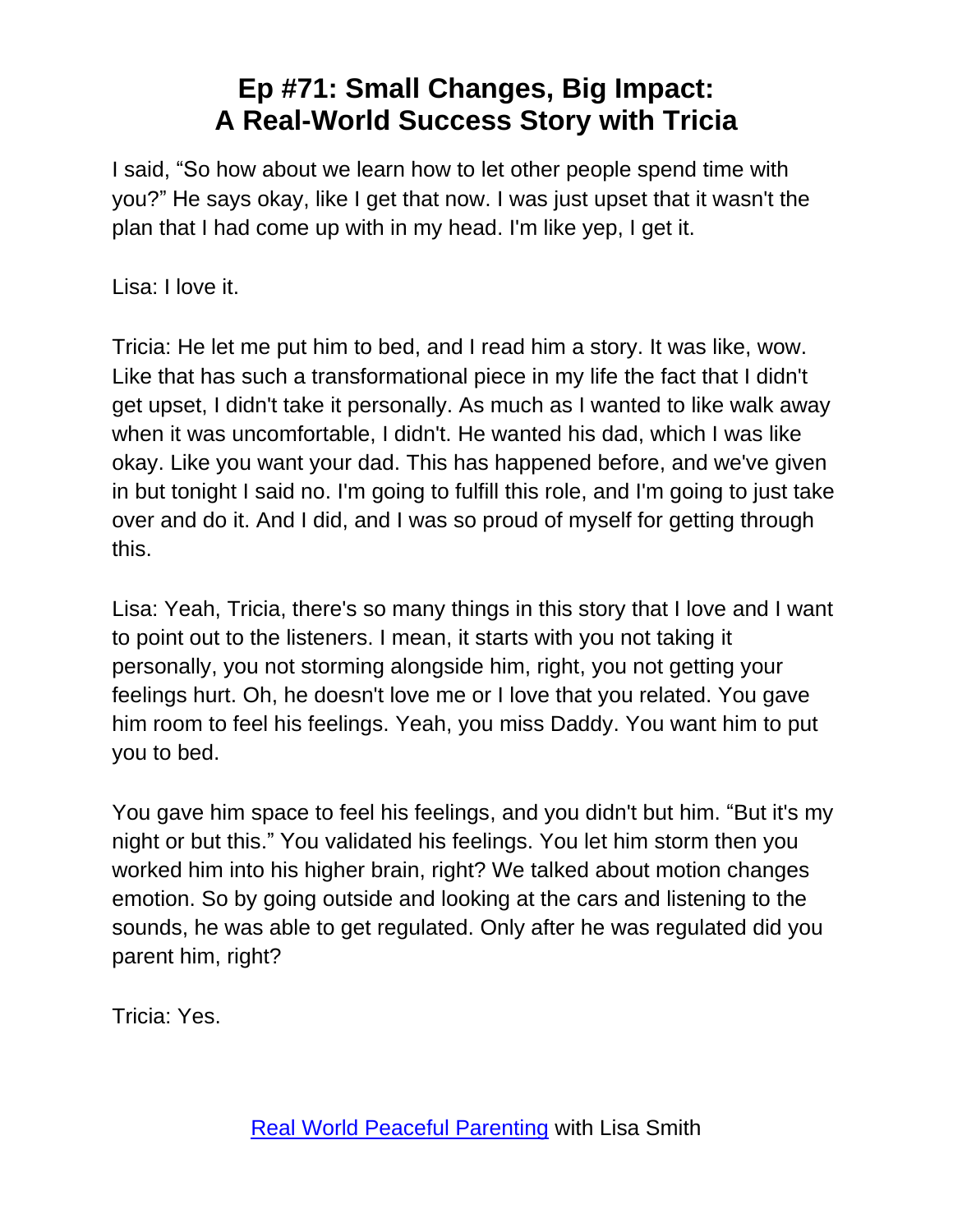Lisa: And you showed up as a peaceful leader of the household. Maybe it was dad's night off? Maybe he was grumpy. Okay. So he didn't want to put Mr. Three-Year-Old.

Tricia: Right, but I didn't want to tell him, right.

Lisa: Exactly.

Tricia: I didn't want that to be the reason—I didn't want that to be what he was hearing, right.

Lisa: Exactly. Yes.

Tricia: I wanted to spend the time with you and that's why this was important to me, even though it's like whatever, right? I do this all the time, right? Like, I put him to bed all the time. This is not the first time this has happened when there's been, right? Like, we're gonna go to the museum today. It's gonna be great. Your cousins are going to come. Then cousins get here, and they're like, "We want to go to the beach." And he has an absolute connip about it.

So I sat him down that time and I'm like, "Oh, it's because you had it in your mind that we were gonna go somewhere else, and we were going to do something else." He doesn't he's not very flexible I'm finding.

Lisa: But that's also great because what you're learning, I just want to say this, what you're learning is that, okay my oldest child is not very flexible. I can meet him where he's at. I don't have to make that shadow side of him be a horrible thing or put him down or call him names or yell at him when he appears to be inflexible. I can meet him where he's at.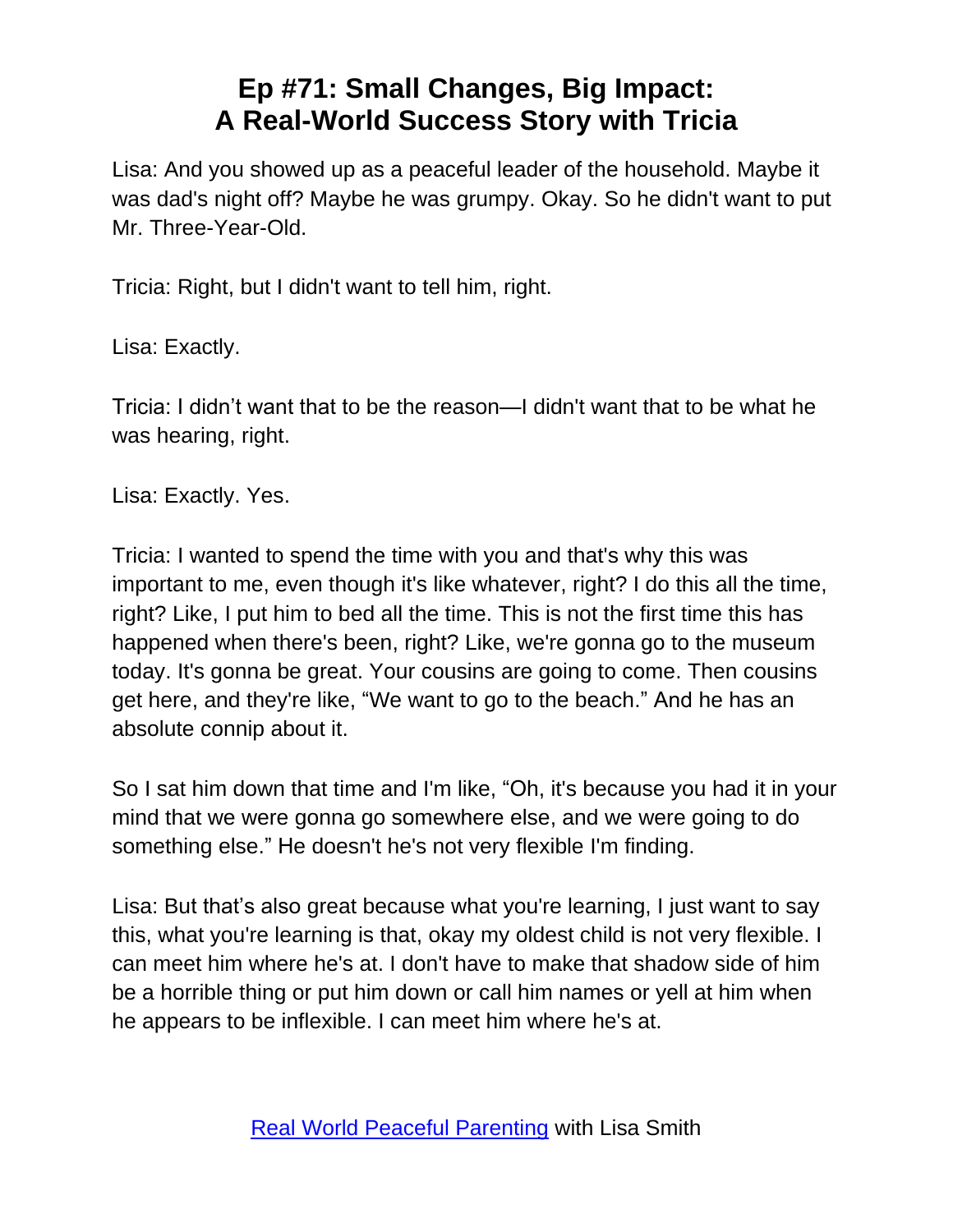I can understand that when he thinks we're going to the museum and there's a shift in plans, which there often is in life, that the first layer I'm going to get is resistance and inflexibility. I can stay regulated and work with him over time to soften a bit in his inflexibility.

Tricia: Yeah. I think the hardest part of those moments of inflexibility is when other people are staring at you and like what are you going to say to him about this? Or if I had a minute to like pull him aside. But that's the hardest part is when other people are staring at you and you're like, can I just have a minute? Can I just pull him aside and be like hey dude, let's talk about this for a minute? We can have fun doing a different activity.

Lisa: Thanks, Tricia for sharing so openly with us. I love sharing with you all what is possible and what a real world peaceful parenting transformation looks like in real time. I just love it. Now I want to ask you a question. Can you relate to her story?

Does this sound in any way like the storming going on in your home at bedtime, at dinnertime, getting dressed in the morning, before soccer practice, on the way to school? Trying to get your tween off of gaming trying to get your kids to do chores, trying to get your teenagers to put the phone down. Yeah? I so get it. I totally understand.

Here's my next question. Are you ready to try something new and different? Well, if the answer is yes, hell yes, or yes but I want you to run, not walk but run, to your nearest browser on your computer, your iPad, or your phone and sign up for my free masterclass happening on May 19<sup>th</sup>. This is where it's happening, and this is where you can learn how to turn things around just like Tricia.

In this free class I am going to show you, yes you, exactly what to do and exactly what to say to decrease the storming, the disrespect, the power

[Real World Peaceful Parenting](https://thepeacefulparent.com/podcast) with Lisa Smith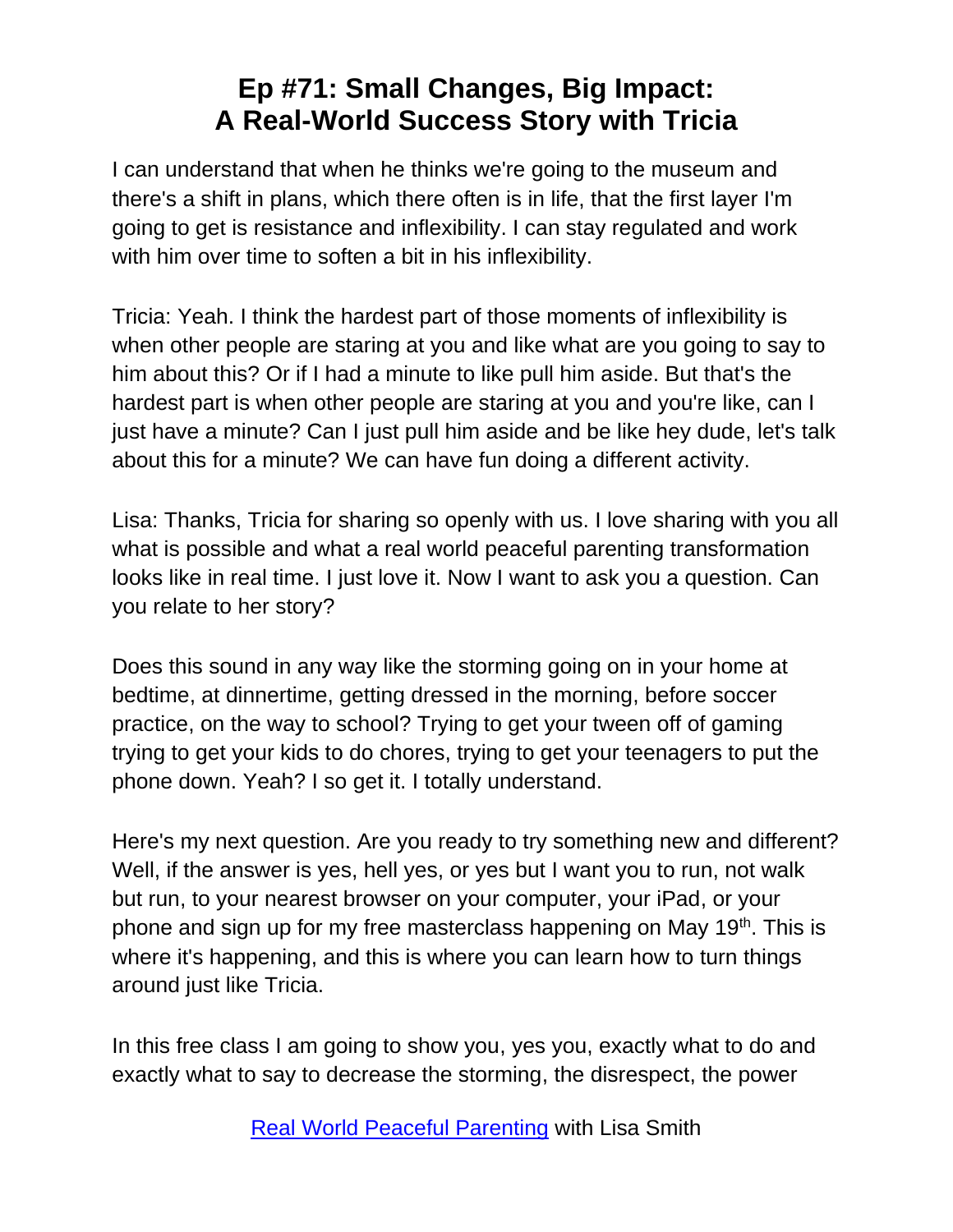struggles, and the drama. Here's what we're going to talk about on May  $19<sup>th</sup>$ .

I'm going to share the three biggest things parents do that lead kids to disobey, disrespect, and ignore them. Oh, I know, right? You are actually doing things that are contributing to your kids disobeying, disrespecting, and ignoring you. I'm going to tell you what those are. I'm also going to share with you what you can do instead to instantly get more cooperation and respect. Let's be honest, who doesn't want that?

I'm going to share with you what I wish someone had told me when my son was four instead of just screaming at him so I could get five precious minutes of peace and quiet. Can you relate to that? I'm going to share with you real world stories of parents who turn things around with their kids, just like Tricia. Proof that small changes are all it takes. You can do this too. I know you can. On May 19, I am going to walk you through how to do this exactly in this masterclass.

So, I want you to go to thepeacefulparent.com/workshop to sign up. I absolutely cannot wait to work with you. So go over to thepeacefulparent.com/workshop, and we'll guide you through getting signed up.

Now maybe you're asking, "Hey, Lisa, it sounds great, but how long is this going to take?" Well, we're going to be together for about 90 minutes, and I want you to think about it like a class or workout. Maybe you're wondering should I really attend? Is this for me? Well, if you want relief, you want tools, you want to change things in your household, this class is for you. If you're ready for the transformation, the class is for you. If you want to feel hopeful that the way you and your kid or kids interact now is not how it's going to be forever, the class is for you.